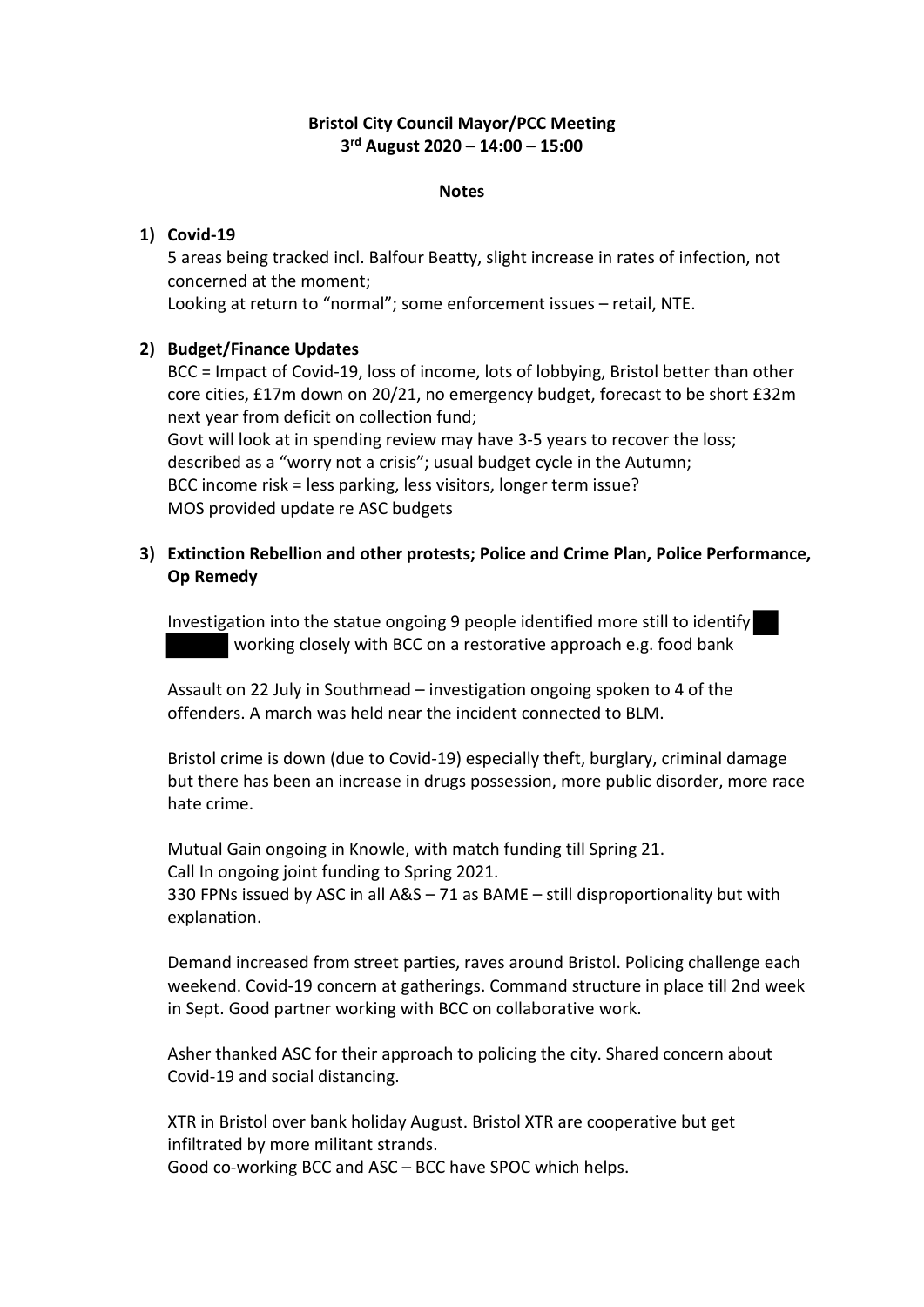Covid-19 has exaggerated issues between neighbours, especially housing issues, ASB etc.

**4) Bristol Race Relations, use of police powers and community engagement, Lammy, BLM, Colston Statue, Commission for Race Equality**



Commission on Race Equality - appointed an Independent Chair, Series of Public consultation meetings being Held Aug/Sep with BAME communities to help shape priorities for CoRE going forward. Recruitment for new Commissioners currently taking place.

BLM Bristol – appears to be led by students. Unsure of involvement from representatives from Bristol community within the main organising group. Colston statue – removed 2nd statue. History commission is involved. Legacy committee for wider conversation.

ASC have national equality standard award.

Lammy – paused, now restarted with more resource now supporting the work.

Muslim community in Bristol – reps of all 22 Mosques – relationship good with ASC. BCC allowed some EID events with social distancing. Commend for their compliance.

**Action:** All agreed - Need public recognition for leadership across communities.

## **5) Serious Violence/ VRU Update**

Sue asked BCC about governance of their VRU? BCC have changed their organisation of VRU, moved this into Children services; Asher as cabinet lead. **Action:** JS to visit VRUs. **Action:** Asher will review BCC's governance and reinstate Safer Options Board

## **6) Reducing Reoffending Board**

MOS summarised work of the Board Accommodation issue - over 400 released from Prison in the area without homes each year Need better liaison between probation and BCC IOM review underway. **Action:** MOS will send Asher terms of reference of the Board